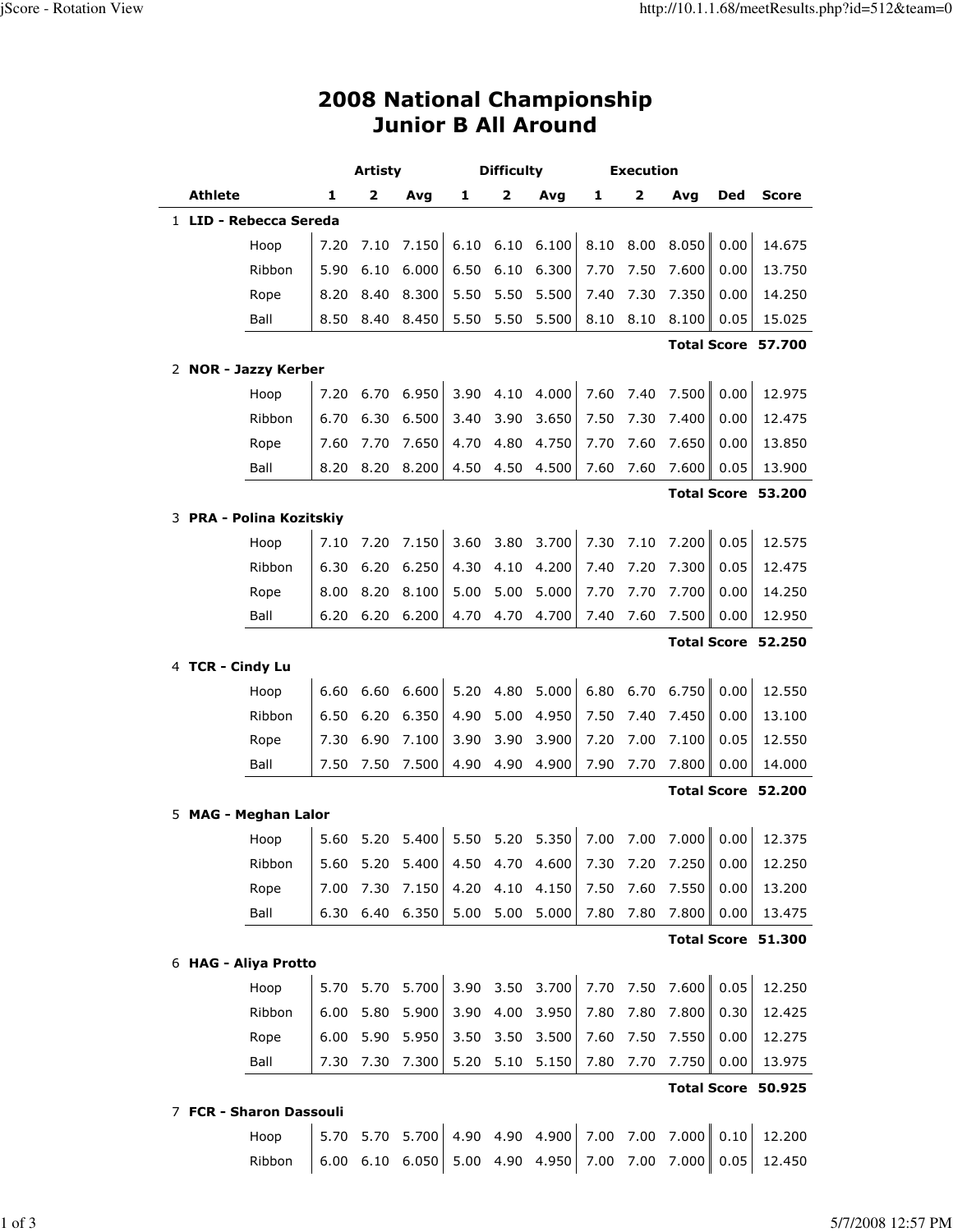|                     | Rope                       | 7.80         | 7.50         | 7.650          | 3.80         | 3.60         | 3.700           | 7.00         | 6.80         | 6.900          | 0.05         | 12.525             |
|---------------------|----------------------------|--------------|--------------|----------------|--------------|--------------|-----------------|--------------|--------------|----------------|--------------|--------------------|
|                     | Ball                       | 7.80         | 7.90         | 7.850          | 3.30         | 3.30         | 3.300           | 7.10         | 7.20         | 7.150          | 0.00         | 12.725             |
|                     |                            |              |              |                |              |              |                 |              |              |                |              | Total Score 49.900 |
| 8 AVS - Alexis Page |                            |              |              |                |              |              |                 |              |              |                |              |                    |
|                     | Hoop                       | 5.60         | 5.90         | 5.750          | 3.20         | 3.70         | 3.450           | 7.40         | 7.40         | 7.400          | 0.00         | 12.000             |
|                     | Ribbon                     | 5.60         | 5.20         | 5.400          | 3.20         | 3.60         | 3.400           | 7.20         | 7.20         | 7.200          | 0.00         | 11.600             |
|                     | Rope                       | 6.70         | 7.10         | 6.900          | 3.90         | 3.80         | 3.850           | 7.40         | 7.30         | 7.350          | 0.00         | 12.725             |
|                     | Ball                       | 8.00         | 8.30         | 8.150          | 3.70         | 3.70         | 3.700           | 7.60         | 7.40         | 7.500          | 0.00         | 13.425             |
|                     |                            |              |              |                |              |              |                 |              |              |                |              | Total Score 49.750 |
|                     | 9 KAG - Amanda Tran        |              |              |                |              |              |                 |              |              |                |              |                    |
|                     | Hoop                       | 6.10         | 5.60         | 5.850          | 4.50         | 4.40         | 4.450           | 6.60         | 6.70         | 6.650          | 0.20         | 11.600             |
|                     | Ribbon                     | 5.50         | 5.30         | 5.400          | 4.30         | 4.50         | 4.400           | 7.20         | 7.00         | 7.100          | 0.00         | 12.000             |
|                     | Rope                       | 7.10         | 7.10         | 7.100          | 3.60         | 3.60         | 3.600           | 7.00         | 7.00         | 7.000          | 0.00         | 12.350             |
|                     | Ball                       | 7.80         | 7.70         | 7.750          | 4.20         | 4.20         | 4.200           | 7.30         | 7.20         | 7.250          | 0.05         | 13.175             |
|                     |                            |              |              |                |              |              |                 |              |              |                |              | Total Score 49.125 |
|                     | 10 CAR - Megan Kincaid     |              |              |                |              |              |                 |              |              |                |              |                    |
|                     | Hoop                       | 5.10         | 5.30         | 5.200          | 3.50         | 3.20         | 3.350           | 7.40         | 7.10         | 7.250          | 0.00         | 11.525             |
|                     | Ribbon                     | 4.80         | 5.00         | 4.900          | 3.60         | 3.40         | 3.500           | 7.60         | 7.50         | 7.550          | 0.00         | 11.750             |
|                     | Rope                       | 6.70         | 6.40         | 6.550          | 3.00         | 2.80         | 2.900           | 7.40         | 7.20         | 7.300          | 0.05         | 11.975             |
|                     | Ball                       | 7.10         | 7.10         | 7.100          | 4.60         | 4.60         | 4.600           | 8.00         | 7.80         | 7.900          | 0.00         | 13.750             |
|                     |                            |              |              |                |              |              |                 |              |              |                |              | Total Score 49.000 |
|                     |                            |              |              |                |              |              |                 |              |              |                |              |                    |
|                     | 11 NWR - Julia Garbuz      |              |              |                |              |              |                 |              |              |                |              |                    |
|                     | Hoop                       | 4.80         | 5.40         | 5.100          | 3.20         | 3.50         | 3.350           | 7.00         | 7.30         | 7.150          | 0.00         | 11.375             |
|                     | Ribbon                     | 5.90         | 5.80         | 5.850          | 4.70         | 4.50         | 4.600           | 7.40         | 7.40         | 7.400          | 0.00         | 12.625             |
|                     | Rope                       | 7.00         | 7.10         | 7.050          | 3.50         | 3.50         | 3.500           | 7.20         | 7.00         | 7.100          | 0.00         | 12.375             |
|                     | Ball                       | 5.60         | 5.70         | 5.650          | 3.90         | 3.60         | 3.750           | 7.70         | 7.70         | 7.700          | 0.00         | 12.400             |
|                     |                            |              |              |                |              |              |                 |              |              |                |              | Total Score 48.775 |
|                     | 12 ECG - Aria Rodli        |              |              |                |              |              |                 |              |              |                |              |                    |
|                     | Hoop                       | 5.20         | 4.90         | 5.050          | 3.20         | 3.00         | 3.100           | 7.20         | 7.30         | 7.250          | 0.00         | 11.325             |
|                     | Ribbon                     | 6.40         | 6.20         | 6.300          | 3.20         | 3.60         | 3.400           | 7.00         | 7.10         | 7.050          | 0.00         | 11.900             |
|                     | Rope                       | 7.30         | 6.90         | 7.100          | 3.20         | 3.40         | 3.300           | 7.40         | 7.30         | 7.350          | 0.00         | 12.550             |
|                     | Ball                       | 7.50         | 7.40         | 7.450          | 3.80         | 3.80         | 3.800           | 7.00         | 7.30         | 7.150          | 0.00         | 12.775             |
|                     |                            |              |              |                |              |              |                 |              |              |                |              | Total Score 48.550 |
|                     | 13 NWR - Daniella Romashin |              |              |                |              |              |                 |              |              |                |              |                    |
|                     | Hoop                       |              | 6.30 6.00    | 6.150          |              |              | 4.40 4.20 4.300 | 7.20         | 7.20         | 7.200          | 0.00         | 12.425             |
|                     | Ribbon                     | 5.10         | 4.90         | 5.000          | 4.00         | 4.10         | 4.050           | 7.00         | 7.20         | 7.100          | 0.00         | 11.625             |
|                     | Rope                       | 7.10         | 6.80         | 6.950          | 3.20         | 3.50         | 3.350           | 6.80         | 7.00         | 6.900          | 0.00         | 12.050             |
|                     | Ball                       | 6.30         | 5.90         | 6.100          | 4.10 4.10    |              | 4.100           | 7.20         | 7.20         | 7.200          | 0.00         | 12.300             |
|                     |                            |              |              |                |              |              |                 |              |              |                |              | Total Score 48.400 |
|                     | 14 AVS - Martha DeMarco    |              |              |                |              |              |                 |              |              |                |              |                    |
|                     | Hoop                       | 5.50         | 5.10         | 5.300          |              |              | 2.30 2.30 2.300 | 7.20         | 7.00         | 7.100          | 0.00         | 10.900             |
|                     | Ribbon                     | 4.90         | 4.60         | 4.750          | 3.50         | 4.10         | 3.800           | 7.30         | 7.00         | 7.150          | 0.00         | 11.425             |
|                     | Rope<br>Ball               | 7.20<br>7.00 | 7.10<br>7.00 | 7.150<br>7.000 | 2.60<br>3.00 | 2.60<br>2.70 | 2.600<br>2.850  | 7.00<br>7.10 | 6.90<br>6.90 | 6.950<br>7.000 | 0.00<br>0.40 | 11.825<br>11.525   |

Total Score 45.675